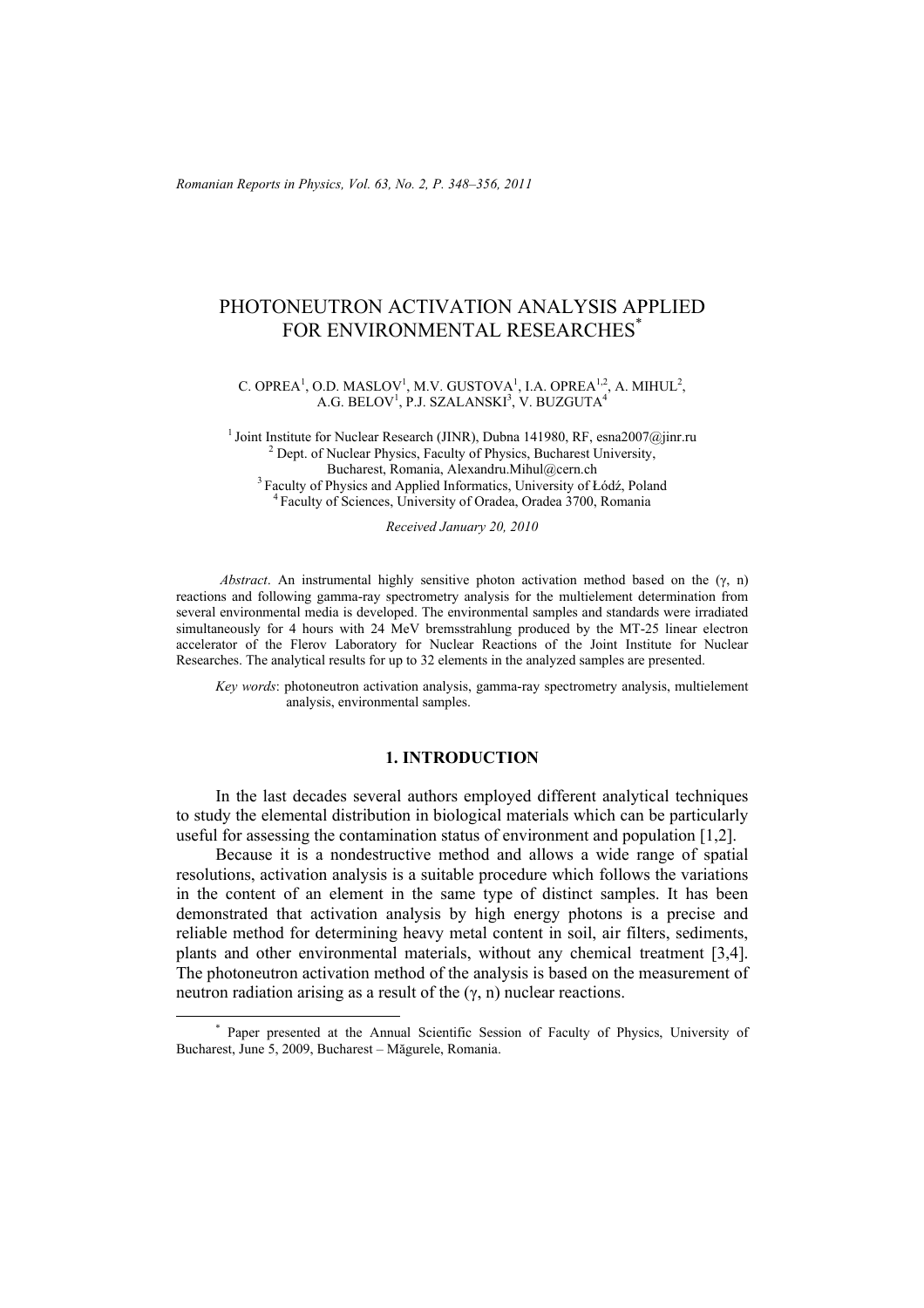In order to investigate the possibilities of photoneutron activation analysis for effective environmental applications, highly accurate and precise multielement determinations in four environmental materials, such as soil, epiphytic mosses, vascular plants and alluvial sediments, were accomplished.

This paper describes the analytical method and its application to following environmental monitoring of a region surrounding a medium industrialized town.

### **2. EXPERIMENTAL**

### 2.1. SAMPLE COLLECTION AND PREPARATION

The environmental materials used in the present study were collected in the area of the medium industrialized town of Oradea, in a similar manner with the work [5].

Previously the assessment of environmental situation for some spots has already been carried out in the monitored area. Unfortunately no clear distinction between different local sources of chemical element releases was possible. The hot spots located in the area surrounding the town were chosen since the expected significant deposition of trace metals in their soil and plants [6].

Prior to analytical measurements, the environmental samples were carefully cleaned from all impurities, grounded (soil and sediment samples); respectively, divided in small pieces (mosses and leaves), then were let to dry at room temperature on a filter paper for a month [5]. Later were kept at  $40^{\circ}$ C for 48 hours in thermostat until constant weight and then were finely powdered in an agate mortar. The average weight losses of these samples were 2.5 for soil, 2.1 for alluvial river sediments and about 6.2–8.7 for plant material.

A total of 147 teeth were collected from several human subjects of the same geographical region. The sampled teeth were not treated stomatologically in the past and present only the original tooth material. Part of work dealing with the teeth collection and preparation had already been published. Some features are presented shortly here, but the detailed evaluation constitutes the subject of the other reports [7-9].

The experimental material was subjected to photoneutron activation analysis.

### 2.2. PHOTONEUTRON ACTIVATION ANALYSIS

The all samples were activated by the photoneutron activation method at the electron linear accelerator MT-25 of the Flerov Laboratory for Nuclear Reactions in the Joint Institute for Nuclear Research (Fig. 1). The linac was operated using photons of maximum energy of 25 MeV with a beam pulse width of  $2.2 \times 10^{-6}$  us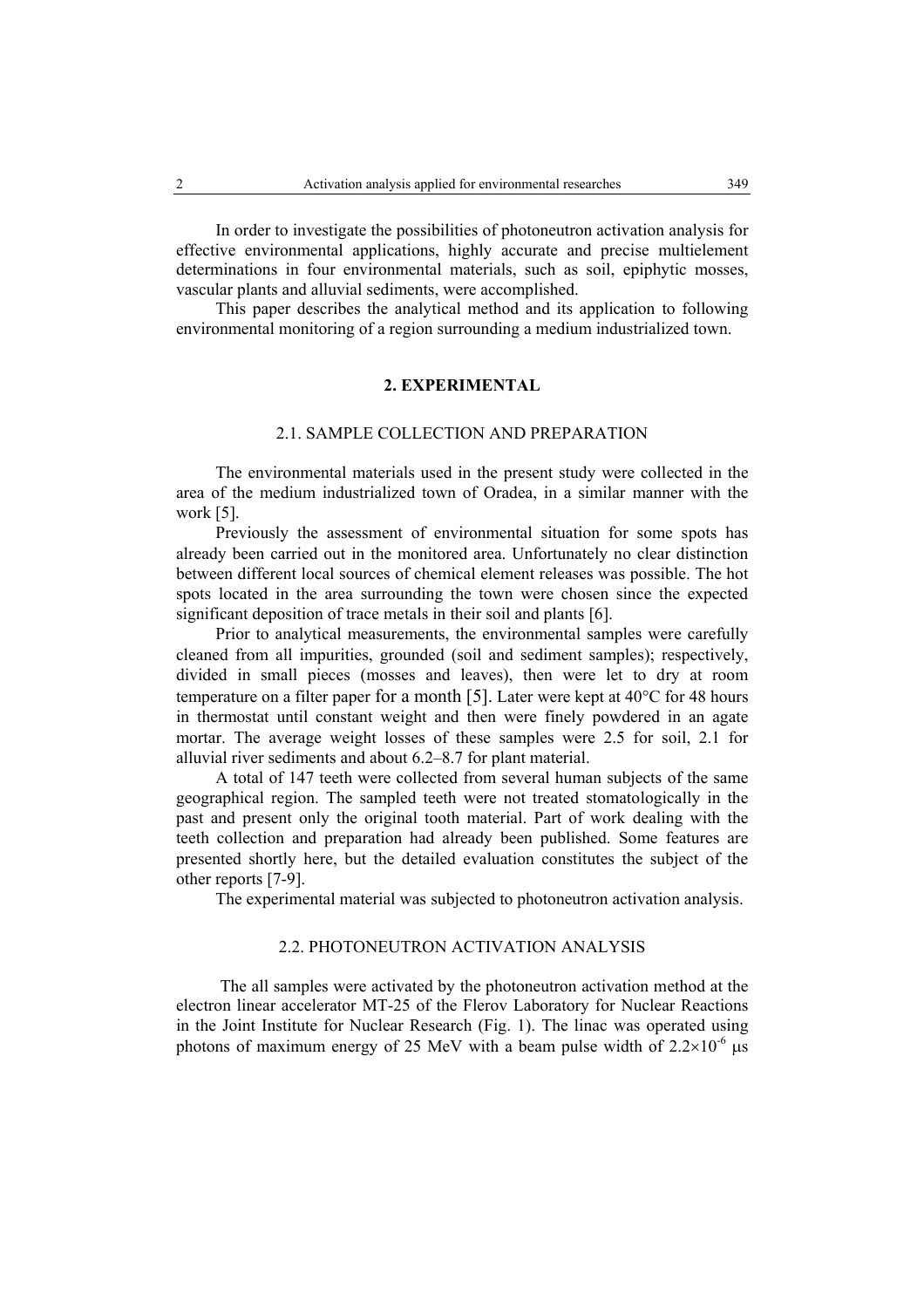and a *γ*-quanta flux of  $10^{14}$  s<sup>-1</sup> [10]. Typical irradiations were carried out for 4 hours with an average beam current of about 20  $\mu$ A at the position of beam exit window. Samples of 2 g were placed in polyethylene cassettes. Then a vial consisting of 10 cassettes with samples, Cu monitors and etalons (СП-3 and РЖИ standard materials [11]) was activated each time next to the beam axis. The vial was turned at an angle of  $180^{\circ}$  during irradiation (*i.e.* at the half of the irradiation time) in order to avoid the difference in the activity of the samples.



Fig. 1 – Scheme of the microtron MT – 25 [10]: 1 – system of high frequency: 2 – wave channel: 3 – ferrite isolator; 4 – resonator; 5 - vacuum system; 6 – magnet; 7 – vacuum camera, 8 – orbits of accelerated electrons; 9 – exit of electron beam; 10 – magnet, focusing electron beam; 11 – brake target).

The radioactivity measurements of the induced activity were carried out by using an automatic γ-ray spectrometer equipped with a HPGe detector of a 2.0 keV resolution at the line of 1333 keV. In the all measurements, the dead time of the detection system was kept below 10%. The distribution of photon beam intensity over the samples was determined by measuring the activity of Cu monitors.

Short lived isotopes were recorded by 5 min measurements after 2 h cooling, and the medium and long-life isotopes were determined by 1h measurements after 1, 5 and 10 days of cooling, respectively.

Identification of the radionuclides produced was done by measuring the γ-ray energies and half-lives. The peak areas from the  $\gamma$  spectrum (Fig. 2) by the SPM software developed in FLNR were calculated [12]. Then the amounts of elements in measured samples were accounted by using the relative method, applied to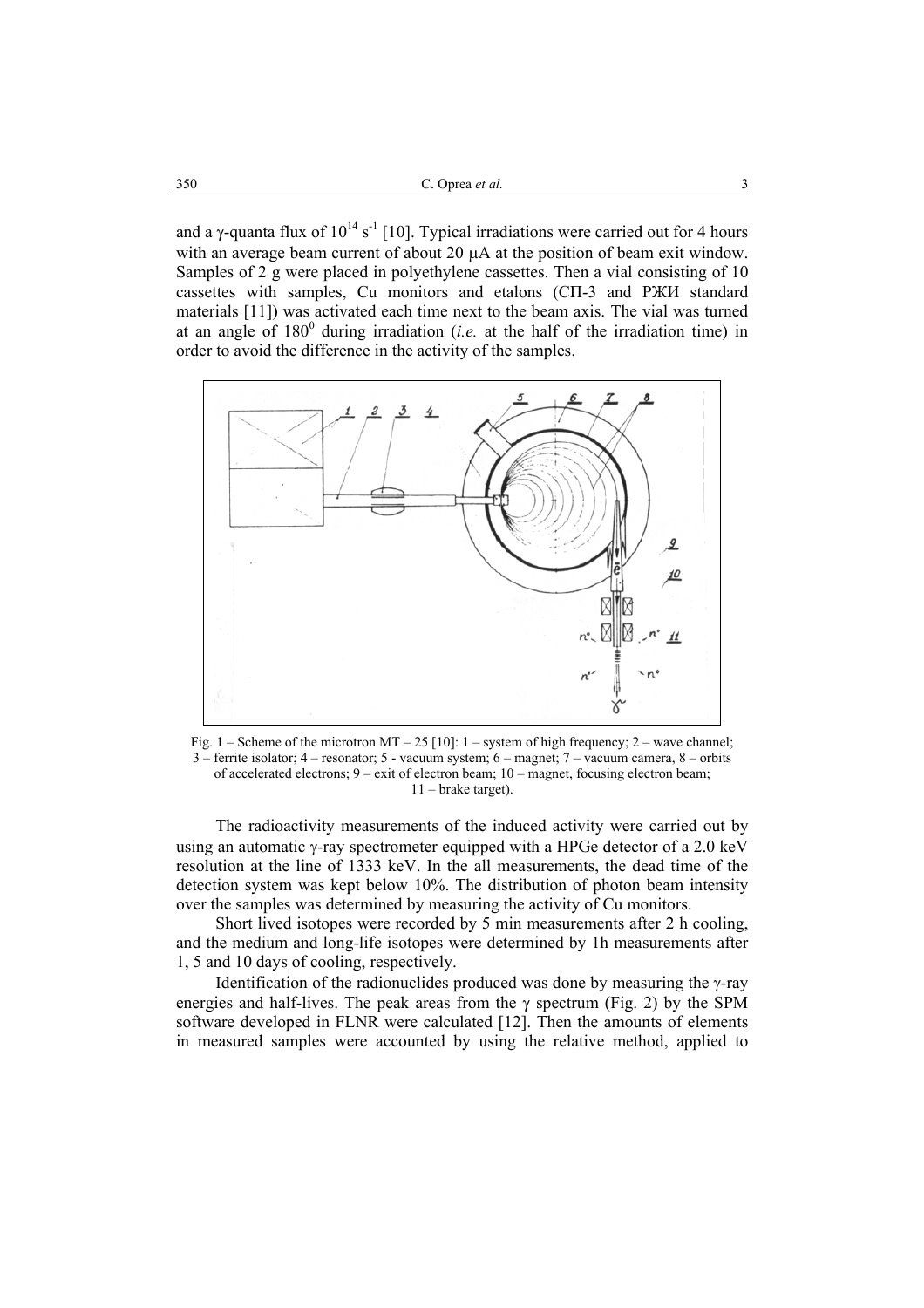multielement determination in environmental materials by using the comparative standard containing accurately known amount of each element to be determined.

The detection limits of the photoneutron activation method range from  $3 \cdot 10^{-2}$ mg/kg (for potassium) to  $10^{-5}$  mg/kg (for tantalum). The accuracy of the obtained results for the most elements was below than 10%.

### **3. RESULTS AND DISCUSSION**

## 3.1. MULTIELEMENT DETERMINATION OF FOUR ENVIRONMENTAL MATERIALS

The characteristics of photoneutron reactions giving an opportunity to identify those or other elements, is the existence of the certain power threshold of reactions for each isotope. At energy of γ-quanta below the threshold section of reactions is equal to zero, *i.e.* reaction does not occur. Starting with the threshold, with the energy increasing the section grows and reaches a maximum (area of a resonance) then falls practically up to zero.

As an example, the γ-ray spectra obtained from the soil sample after 20 days after the end of irradiation is shown in Fig. 2. A number of radionuclides shown in Fig. 2 were identified.



Fig. 2 – Gamma spectrum of a soil sample  $(t_i - 4h, t_d - 20d, t_m - 1h)$ .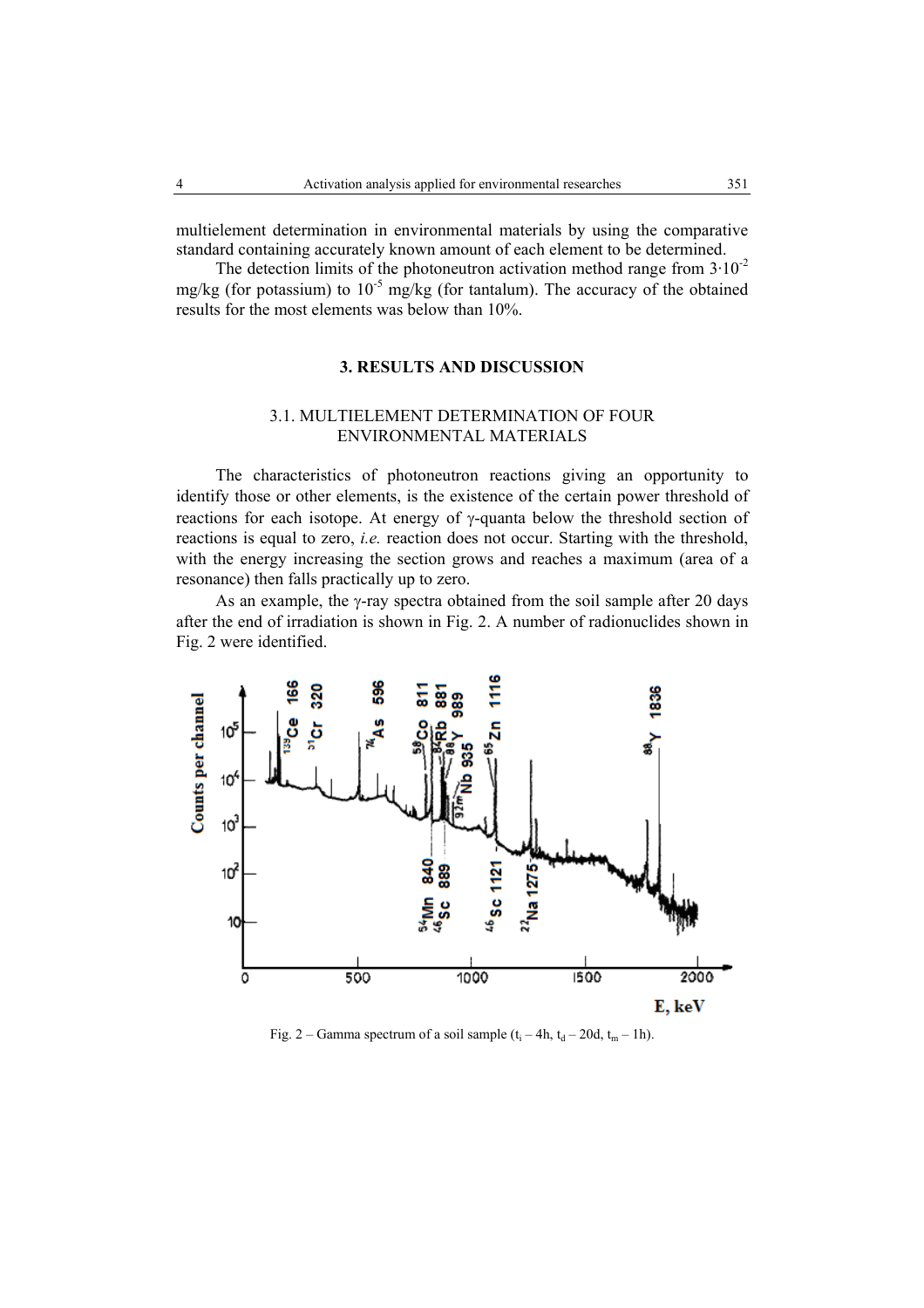| 352 | C. Oprea <i>et al.</i> |  |
|-----|------------------------|--|
|     |                        |  |

 The γ-ray spectra obtained for the other samples showed similar patterns. Among them, the characteristic  $\gamma$ -rays due to radionuclides produced from Na, Mg, Ca, Ti, Cr, Mn, Fe, Co, Ni, Cu, Zn, Sm, Ta, W, Re, Au, Tl, Pb, As, Se, Br, Rb, Sr, Y, Zr, Nb, Sb, Te, I, Cs, Ba and Ce were measured to determine the concentration of each element. The photonuclear reactions for some elements of interest are shown in Table 1 together with their nuclear characteristics.

| Element | Reaction                                              | $Eγ$ , keV | T1/2, d |
|---------|-------------------------------------------------------|------------|---------|
| Cr      | ${}^{52}Cr(\gamma,n){}^{51}Cr$                        | 320        | 27.7    |
| Co      | $\sqrt[59]{\text{Co}(\gamma,\text{n})}^{58}\text{Co}$ | 811        | 70.78   |
| Ni      | $\sqrt[58]{N}i(\gamma,n)^{57}Ni$                      | 1378       | 1.5     |
| Cu      | $\sqrt[68]{\text{Cu}(\gamma,\text{n})^{67}\text{Cu}}$ | 185        | 2.58    |
| Zn      | $\sqrt[65]{2}$ n(γ,p) <sup>64</sup> Cu                | 1116       | 243.8   |
| As      | $\sqrt[75]{\text{As}(\gamma,\text{n})}^{\gamma_4}$ As | 596        | 17.8    |
|         |                                                       | 635        |         |
| Se      | $76$ Se( $\gamma$ <sub>,n</sub> )'<br>''Se            | 265        | 120     |
| Sb      | $\sqrt{123}Sb(\gamma,n)$<br>$^{122}\mathrm{Sb}$       | 565        | 2.7     |
| Pb      | $\sqrt[204]{Pb}(\gamma,n)^{203}Pb$                    | 279        | 2.17    |

Usable photonuclear reactions for some elements to be determined

 The results obtained on four environmental materials as surface soil, downstream river sediments, mosses *Hypnum cupressiforme* (HC) and poplar leaves were examined by basic statistics and the average contents relative to background are shown in Fig. 3. The values obtained for each sample were suitably, except V and Mn, and the relative standard deviations were not more than  $\pm$ 5%. The laboratory measurements with photoneutron activation method showed good correlation between As and Cu results.

 However, the overloading tolerance limit concentration (TLC) value established in Romania for Ti in soil was observed. The concentrations of As in different soil samples varied between 5.4 and 17.2 ppm and of Pb varied between 20 and 200 ppm, respectively. The ratio between the concentrations of Pb and Zn in soil samples ranges from 5.3 to 1.4 exhibiting a median value of 2.85, suggesting for a moderate level of biodegradability. The registered comparative levels industry location/background are related with the contamination of soil released by industrial and urban emissions. The levels of toxic elements are even large in river sediments downstream the Oradea city than in soil reflecting the municipal waste discharges in the Crisul Repede river waters. The high levels of some elements such as Ca, Mn, Fe, Cu, Sm, Se, Cs and Ce are connected with the geologic structure of the bedrock and the geographical characteristics of the Crisul Repede river and of Oradea City (situated in a plane) and also could be explained by the mobility of ions in the alluvial sediments.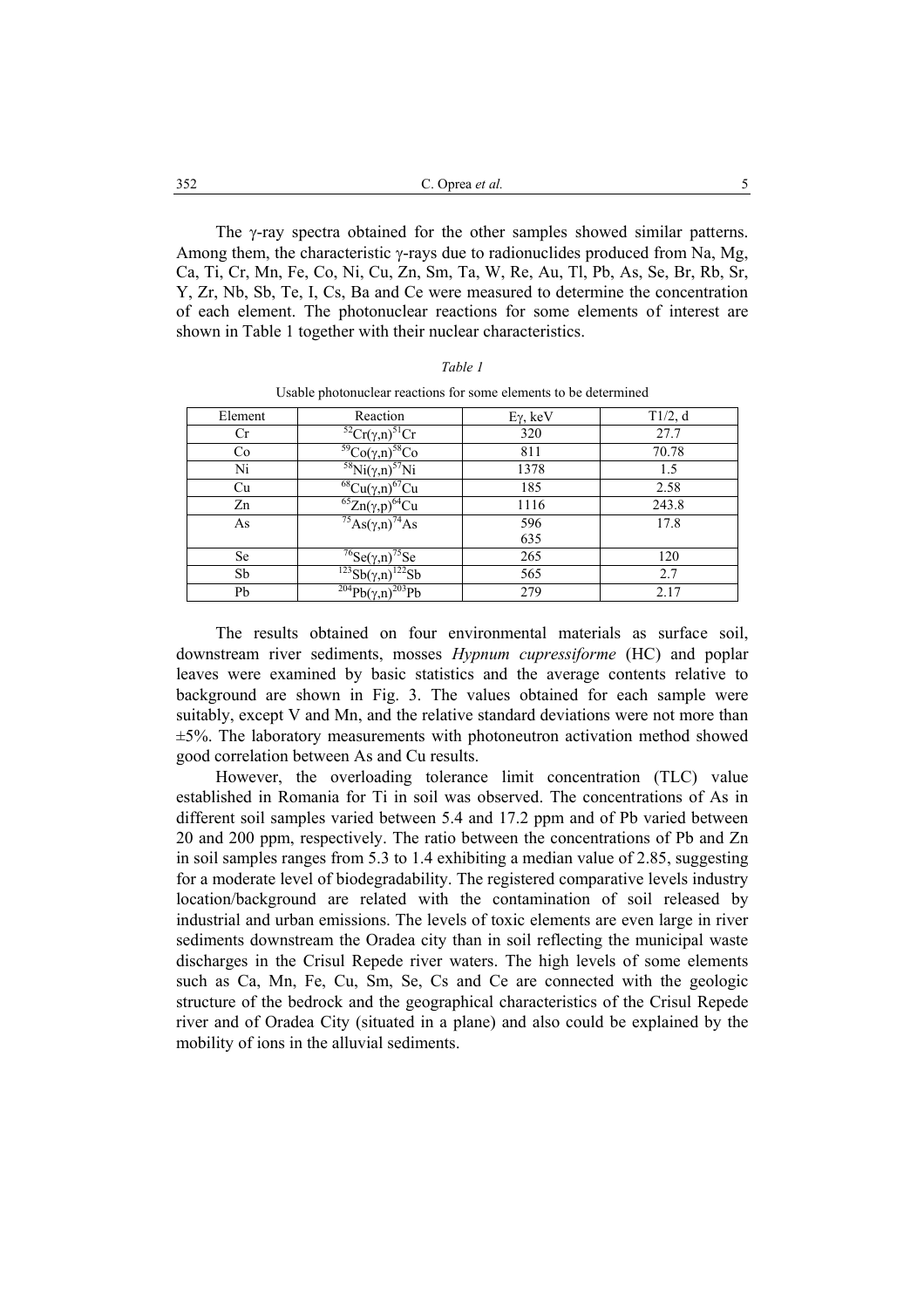By univariate statistic analysis of vegetation samples, we determined that Ni and Pb content exceed more than 6 times the background value. Zn, Fe and As content exceed the background value by a factor greater than 3.5.

Previously it was established that the urban pollution is released mainly by power stations of CET 1 and CET 2, consideration supported also by the present research. It has a strict local character, approaching the background level at 15 - 20 km far from the plant [6,13].



Fig. 3 – The relative average concentrations to background in the four environmental materials.

The metal concentrations in mosses and poplar leaves were compared and correlations between pairs of elements were examined in order to distinguish between various sources of sample content. The levels of the toxic elements in tree leaves were lower than those in moss leaves. This situation is explained by the morphological differences of plants in the rate uptakes of such inorganic compounds from the environment [14,15]. The Ni, Pb, Ti, As, Sb, Fe and Cr concentrations were consistently correlated, certifying for the urban emissions as source of those substances into the vegetation and atmosphere.

#### 3.2. R-MODE FACTOR ANALYSIS RESULTS

The correlation matrixes of measured elemental concentrations in soil and human teeth were constructed and compared by multivariate statistical analysis procedures. The comparisons were undertaken by means of statistical methods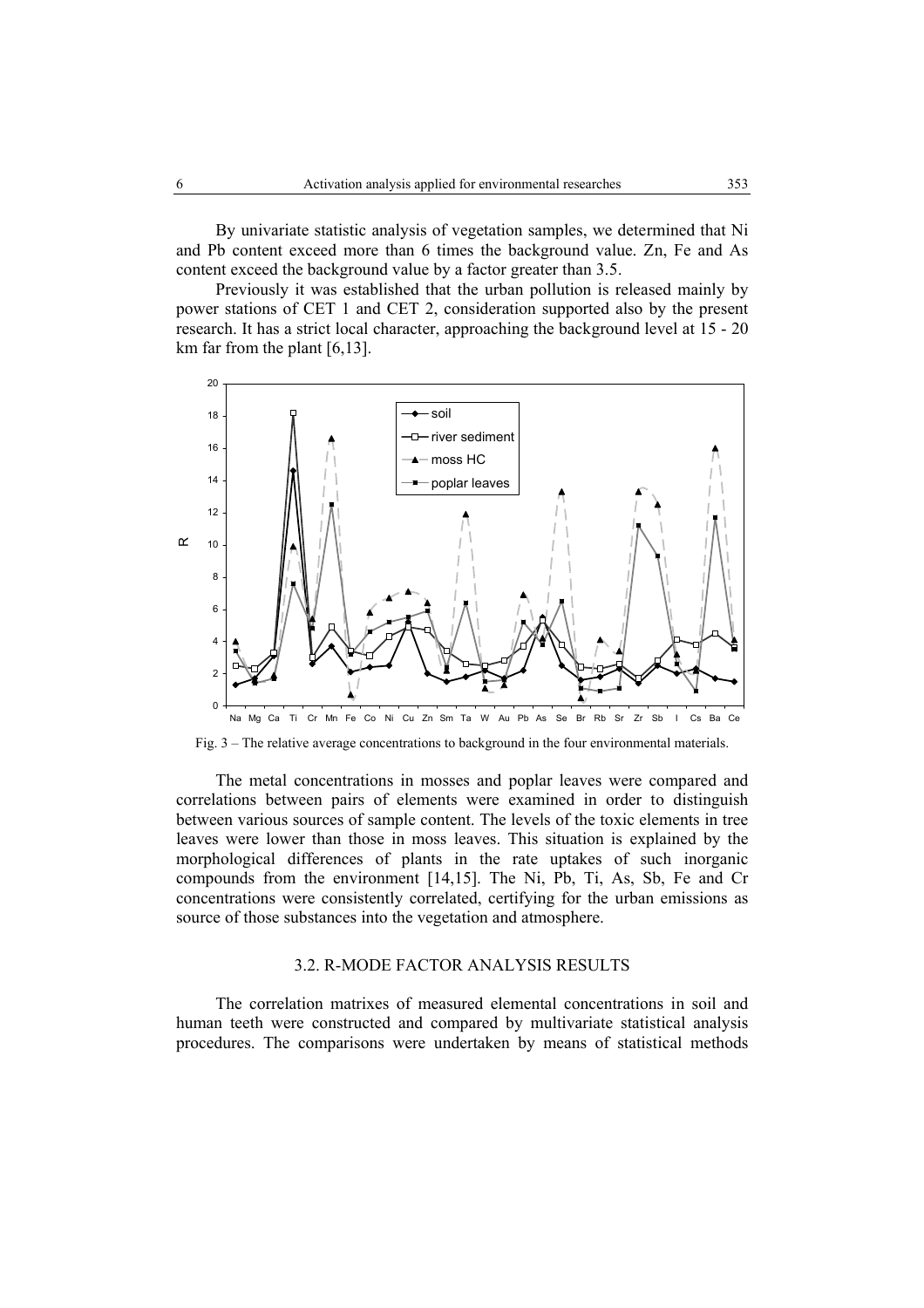such as varimax method, Kaiser normalization and R-mode Factor Analysis [16]. The programs used in calculations were Microsoft Excel and SPSS for Windows.

R-mode factor analysis used to determine correlations among the measured elements, confirmed that elements Ni, Zn, As, Cu, Cr and Fe contribute to an urban pollution factor. The more significant factors extracted from soil data (F2) and teeth data (F1 and F2) are represented as factor fractions (Figs. 4 and 5).

The results for the all trace heavy metals, mainly for the three elements of major concern (Ni, As and Cu) show a similar large factor fraction in soil and in human teeth suggesting the population exposure at the local industry and urban activity. It includes important sources of toxic emissions as power plants stations of CET 1 and CET 2, metallurgical and chemical industry, traffic and other manufacture related emissions [17].



Fig. 4 – The second factor (F2) fractions results for soil data. It accounted for 35.8% from the total variance of the data set.

#### **4. CONCLUSIONS**

The photoneutron activation method in order to achieve the highly accurate and precise multielement determination of the four types of environmental samples has been applied. The specific pollutants emitted by urban activity showed similar profiles in the all analyzed environmental materials. High positive correlations were found between concentrations of trace heavy metals in the same type of samples as well as between different environmental materials. A low negative correlation was found between heavy metal concentrations and those of Ca, K and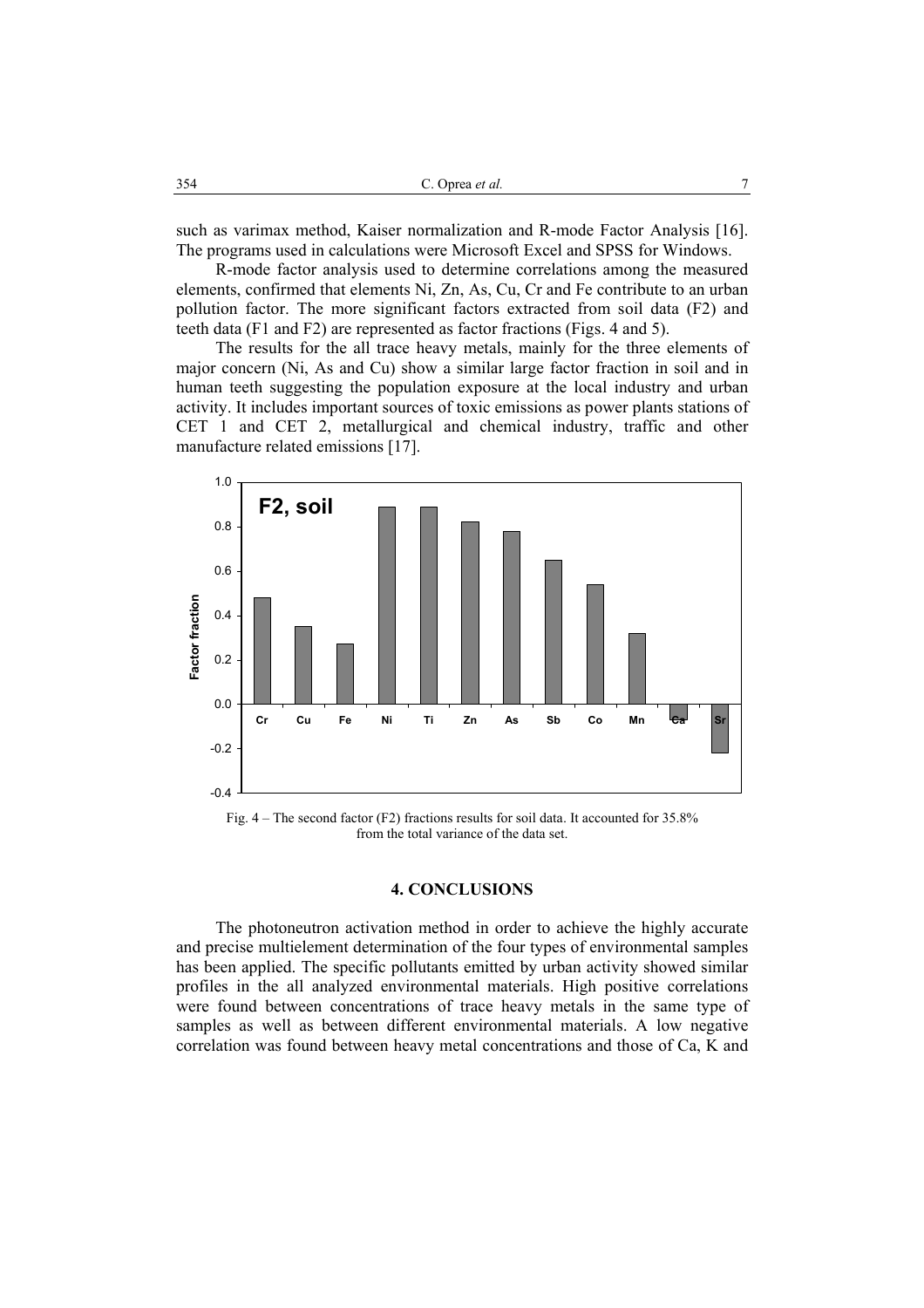Sr. The most significant feature of the environmental materials analysed by photoneutron activation analysis is the interaction of toxic heavy metals with mineral compounds of teeth as Ca and P, resulting by their partial replacing in the hydroxyapatite matrix in the contaminated habits.



Fig. 5 – The fractions of the first two factors (F1 and F2) results for teeth data. They accounted for 42.9% and 26.4%, respectively, from the total variance of the data set.